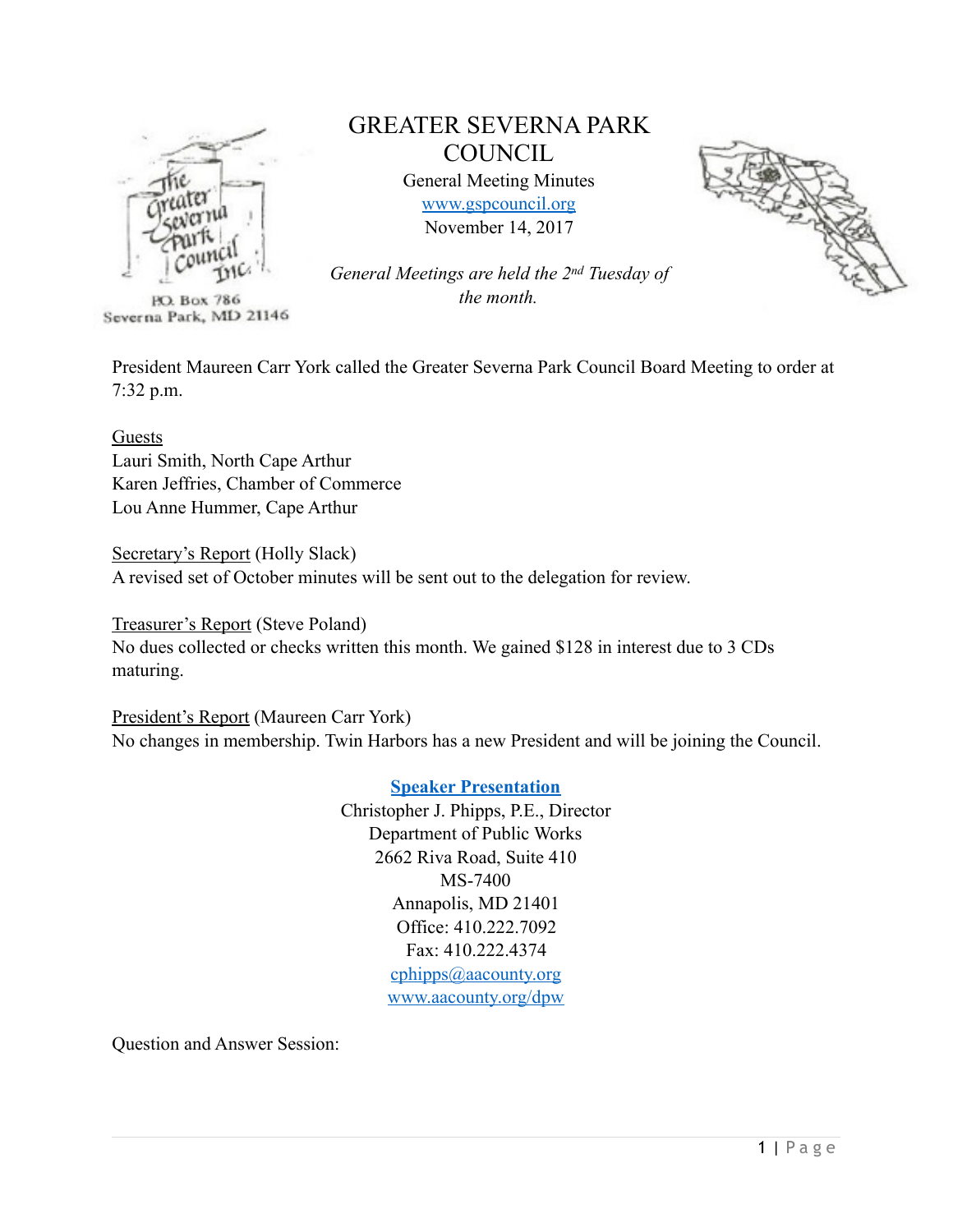*1. 2018 Community Clean-up Schedule: Chartwood, Severna Forest, Brittingham and Colchester requested this service but are not on the list?*  Communities can call to request – contact Chris Phipps directly.

*2. Is Evergreen Road being redone in 2018? (George Foote, Severna Gardens)*  Mr. Phipps does not have specifics with him tonight, but will get Mr. Foote the information.

## *3. Is there a timeline for how long the cape seal treatment extends the life of road? (Brad Myers, Tam Glade)*

7-10 years. Hot mix asphalt gets 15 years, but is four times as expensive.

*4. What do you wish every homeowner would know and do to make your life easier? (Holly Slack, Bendale)* 

Use our Facebook page at [Anne Arundel County Department of Public Works](https://www.facebook.com/annearundeldpw/), and feel free to send us questions via Facebook or Twitter. If there is too much contamination in a recycled product, it is sent back down to trash. People need to be more selective with how we recycle. One bin worked really well, but now that markets are getting more selective, seems to work well to move back to separating, but he wants to avoid this. Grocery bags count against us and demerited. Instead, collect them, take them back to grocery store. Those bags are used to make decking.

*5. Do you want us to rinse containers? (Maureen Carr York, GSPC President)*  Use your judgment—don't want to waste water resources either. Styrofoam is not recyclable because they gum everything up.

*6. Is there a website with this information? (Erin O'Neill, GSPC Director)*  On the website, go to Bureau of Waste Management Services [here.](http://www.aacounty.org/departments/public-works/waste-management/)

## *7. Why can't yard waste be put into yellow containers anymore? (Amy Leahy, GSPC Director)*

They bid out for paper and plastic contracts. Got one bidder with much lower for paper, much higher for plastic, but then markets disappeared and end market was not accepting plastic. Opened another market in PG county and could divert south county loads down there which saved travel loads. Instead of paying \$59/ton, took to PG co. for \$38. Then started diverting and contractor said load diminishing, losing market share, and re-negotiated price. Waste water and solid waste are fixed, rate never goes up. We're in an environment where costs go up.

*8. Why are there so many water main breaks? (Maureen Carr York, GSPC President)*  On a benchmark standpoint, we are doing better than most in the industry. We are trying to isolate those valves and one section of main that is broken and out of service, but from time to time we find that the 2 valves aren't working, and opened up more area where people are without water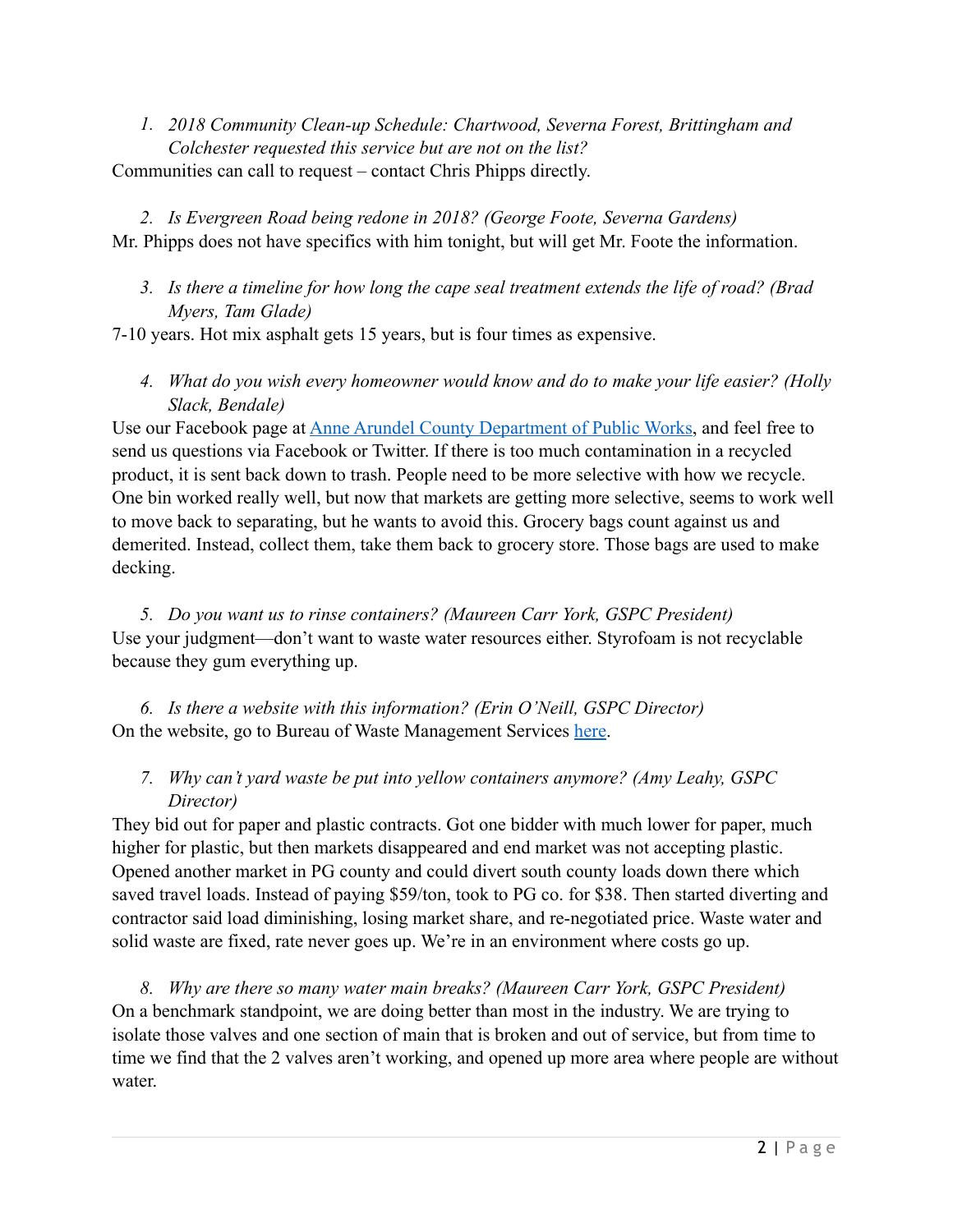Ramped up valve exercising program to go up and down corridors on routine basis, and trying to be more proactive.

# *9. Is there someone who can give a presentation on your recycling program? (John Norville, GSPC Director)*

Absolutely. You can find more information on our [website.](http://www.aacounty.org/departments/public-works/waste-management/recycling/)

*10. Where do commercial vehicles take their trash? (Steve Poland, GSPC Treasurer)*  Private haulers that will take it to their own landfills, or pay \$75/ton to use county's landfill. There are also places in Curtis Bay or Annapolis Junction that are cheaper.

## **Committee Reports**

Chamber of Commerce (Karen Jeffries)

- "Taste & Sip of Greater Severna Park" on November 15 from 6pm to 9pm at Homestead Gardens in Severna Park.
- "Community Christmas Tree Lighting" on December 1 from 5pm to 7pm at the Greater Severna Park and Arnold Chamber of Commerce, 1 Holly Avenue, Severna Park, MD.

Planning, Zoning, Legislation Committee (Art Timmons)

- Sabrina Park, Phase 3: BOA Deliberation Hearings: After over a year's worth of testimony, the Board of Appeals is considering its decision at monthly Deliberation Meetings. The first Deliberation Meeting took place October 26. Deliberation Meetings are open to the public for observation only, no input. The presence of observers in the room adds some influence to the discussion. We encourage your attendance at these meetings until this decision is made. About 12 persons were present to observe, all in support of Chartridge. Only 6 board members were present. Paul Devlin was absent. A motion was made and several amendments to the motion were made with the discussion lasting about 30 minutes. A vote was called and the motion failed by a 3 to 3 vote. The 3 decenters wanted to readdress their records before deciding the case. The next Deliberation is scheduled for November 28, from 5:30 to 6:30. This changes a lot so be sure to check the time the day of as well to confirm. We would expect they will come to this meeting with all 7 members present and better prepared to discuss a decision. We hope former frequent attendees would come to observe the board as it deliberates.
- Brightview Drive, Administrative Hearing to Rezone 3 Lots from R-2 to R-10 Shipley's Crossing, Shipley's Retreat, and a resident of the Millrace Community opposed this rezoning with the support of GSPC. The hearing took place Thursday, November 2. The applicant spoke from 10:30 AM until 11:35 AM. The presentation from the opposition began after a 15-minute break at 11:50 AM. About 15 persons spoke for the opposition while approximately 60 rose to their feet as their names were called as attending in opposition. A 15-minute closing statement from the applicant ended the hearing just before 2:00 PM. The Administrative Hearing Officer thanked the participants for their very civil discussion and hoped to make a decision within 30 days or sooner.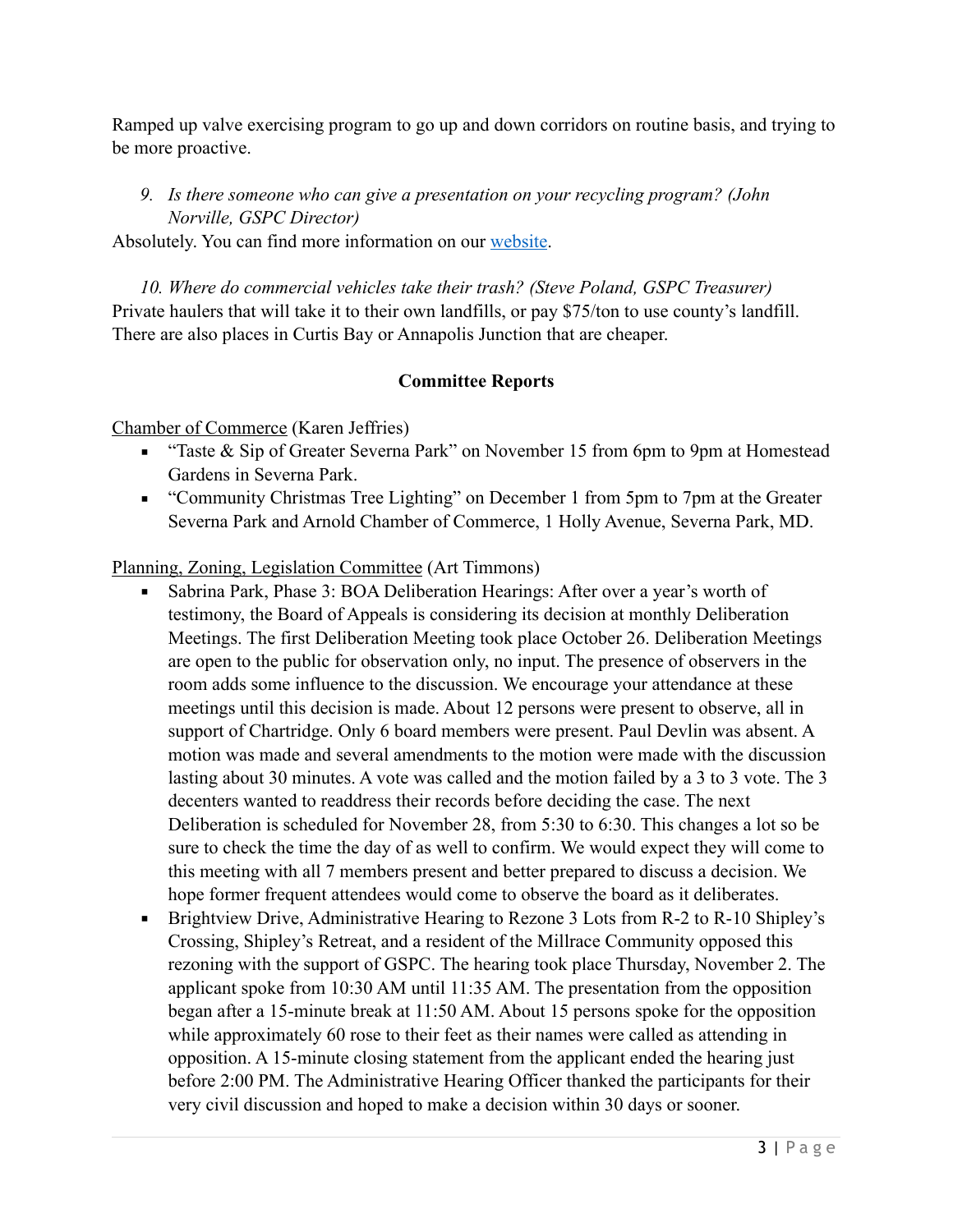- NE Corner of Veterans Hwy and Benfield BLVD Administrative Hearing to rezone 0.69 acres from open space to C-2 Commercial: There is a narrow strip of existing trees on the NE corner of the two roads that would provide a buffer between Benfield Blvd and the commercial property north of the buffer. In 2002, the County Council zoned that narrow strip open space, in our view obviously to preserve those existing trees. The applicant says the open space zoning is a mistake, and should be zoned C-2. They also wanted to build an entrance and exit there to provide access in and out from Benfield Blvd to and from the commercial area. The entrance might work but would be dangerous and is too close to Veterans Hwy to provide an exit. The Shipley's Choice Community Association (SCCA) and Shipley's Choice Home Owners Association (SCHOA) both requested GSPC's support to oppose this rezoning. The GSPC Board voted to provide the support. The hearing took place Wednesday, November 8 at 6:00 PM, the first Administrative Hearing ever held in the evening as directed by the County Council. The process was similar to that above with 7 testimonies opposing the rezoning and about 30 attending in opposition. The Administrative Hearing Officer will consider the testimony of both sides and render his decision within 30 days.
- Administrative Hearing: UCHLLYN INVESTMENTS, LLC 2017-0232-V (AD 3, CD 5) Thu. Oct 12, 2017 10:30am - 11:00am Arundel Center - 44 Calvert Street Annapolis Waterfront, Arnold. This is a 56-acre waterfront site removed from preservation and hoping to be developed. Arnold may need our support with attendance at this hearing. This meeting was postponed due to lack of available information. Someone has a finished plan in mind, but apparently doesn't want to reveal the whole plan. This site in Arnold has another Administrative Hearing scheduled for November 30 at 10:30 AM. The GSPC board is considering support for the Arnold Preservation Council concerning this project.
- Resolution 48-17 will put a Charter Amendment before voters requiring public notification before rezoning a property even by an amendment passed by the County Council. Prevents last minute secret rezoning.
- Bill 86-17 by Mr. Walker to place Marijuana Dispensaries throughout the county was withdrawn.
- **[Plan 2040 Kickoff Survey](https://docs.google.com/forms/d/e/1FAIpQLSensFBDRHQVQgKC3jJvxSx7hQtINNh1AW5I1aKLKaFQizEZFg/viewform):** This survey is the online version of the input surveys at each of the eight Listening Sessions that are kicking off this update to the General Development Plan. Your input will help shape the Vision for Plan 2040.

## Nominating Committee (John Norville)

John announced that per our By-Laws this was the second call for Candidates for Election for 2018. He informed that the Annual Elections for the five Officers and the four Directors would be at the Tuesday December 12, 2017 meeting, using the previous E-mail electronic mail system, which would be described in Dec. by Treasurer Steve Poland. He reminded that per the By-Laws, Associations must have Dues paid in order to vote. Associations also should verify that the GSPC record list the current Associations' President or Delegate or official contact, so that the E-mailed Ballot would be sent to the correct address for Voting. He thanked all incumbents Officers & Directors for their hard work, explaining that they spent many hours & days attending many meetings of behalf of the GSPC, on research, preparing documents & reports, etc. The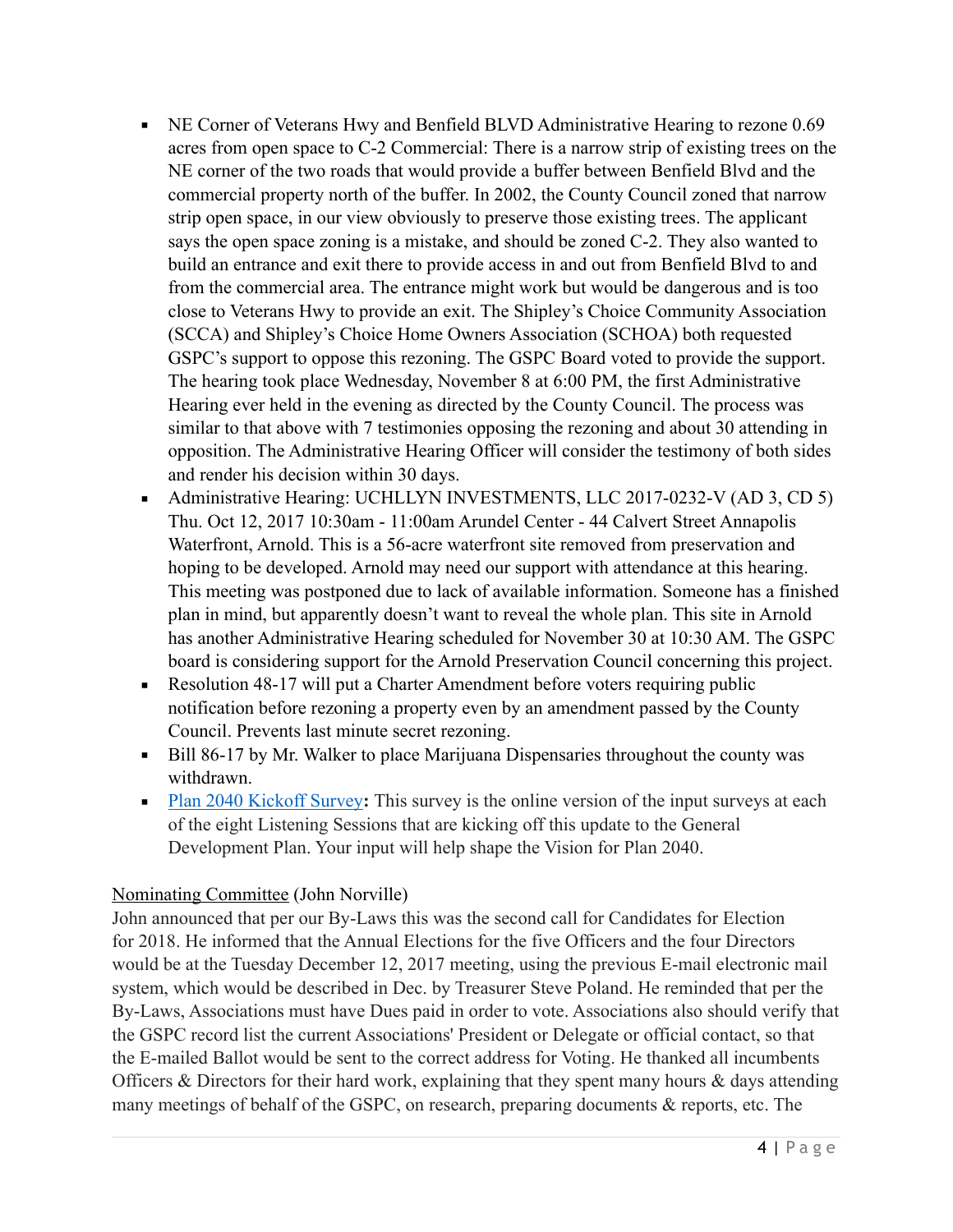Committee has asked all Incumbents to be Candidates for re-election. He then asked if anyone wished to be a Candidate for 2018. Seeing none, he stated that additional calls would be made at the Dec. meeting. Anyone interested should contact John at [Norville@Erols.com](mailto:Norville@Erols.com) or tell Maureen or Holly. Anyone willing to serve on any of the Committees would be welcomed also.

Education Committee (Brad Myers and Holly Slack)

- Family Involvement Conference this Saturday, November 18 at AACC from 8:30am to 2pm.
- Bill 92-17 on School Overcrowding will have a hearing on December 4.

## Police Community/Relations (Doug Nichols)

The Police Community Relations Council meetings are held on the third Wednesday of every month at 7:30 p.m. at [Eastern District,](http://www.aacounty.org/locations-and-directions/police-eastern-district) 204 Pasadena Road, Pasadena, MD 21122.

# Public Works (Erin O'Neill)

- Erin is obtaining information about our new contact, and will provide it once she receives it.
- There is an Open House on Saturday, November 18, in La Plata.

# SPHS Demo Committee (George Foote)

Severna Park HS Phase 2- work to occur in the month of November:

- Haul off site of excess soil will continue as needed, majority of haul off complete
- **Exercise 1** Installation of the new stadium turf to complete this month
- Grading of new grass athletic fields will continue in conjunction with final site stabilization
- Final asphalt installation for phase 2
- Bio-retention areas to west of stadium will be final graded
- Topsoil and permanent seed placement continues
- **•** The concessions, fieldhouse and maintenance building MEP rough-in in progress
- Visitor bleacher will complete
- Home bleacher install will start
- Multi-purpose field curbing to be removed/re-installed
- Multi-purpose field Astro Turf install will begin
- **•** Tennis court installation will begin

It was suggested to draft a letter that we want big heavy trees and better fencing, since there is currently no plan to shield any of the skeleton.

Airport Noise Committee (Linda Curry)

- The BWI Roundtable is meeting 11-7-2017 The agenda included an update from the PBN or Performance based navigation group.
- UPDATE from Brent Girard of Senator Van Hollen's office. 11-4-2017 While continuing to work with the FAA toward solutions, Senator Van Hollen has been working on legislative strategies to hold the FAA accountable for the impacts that the FAA's new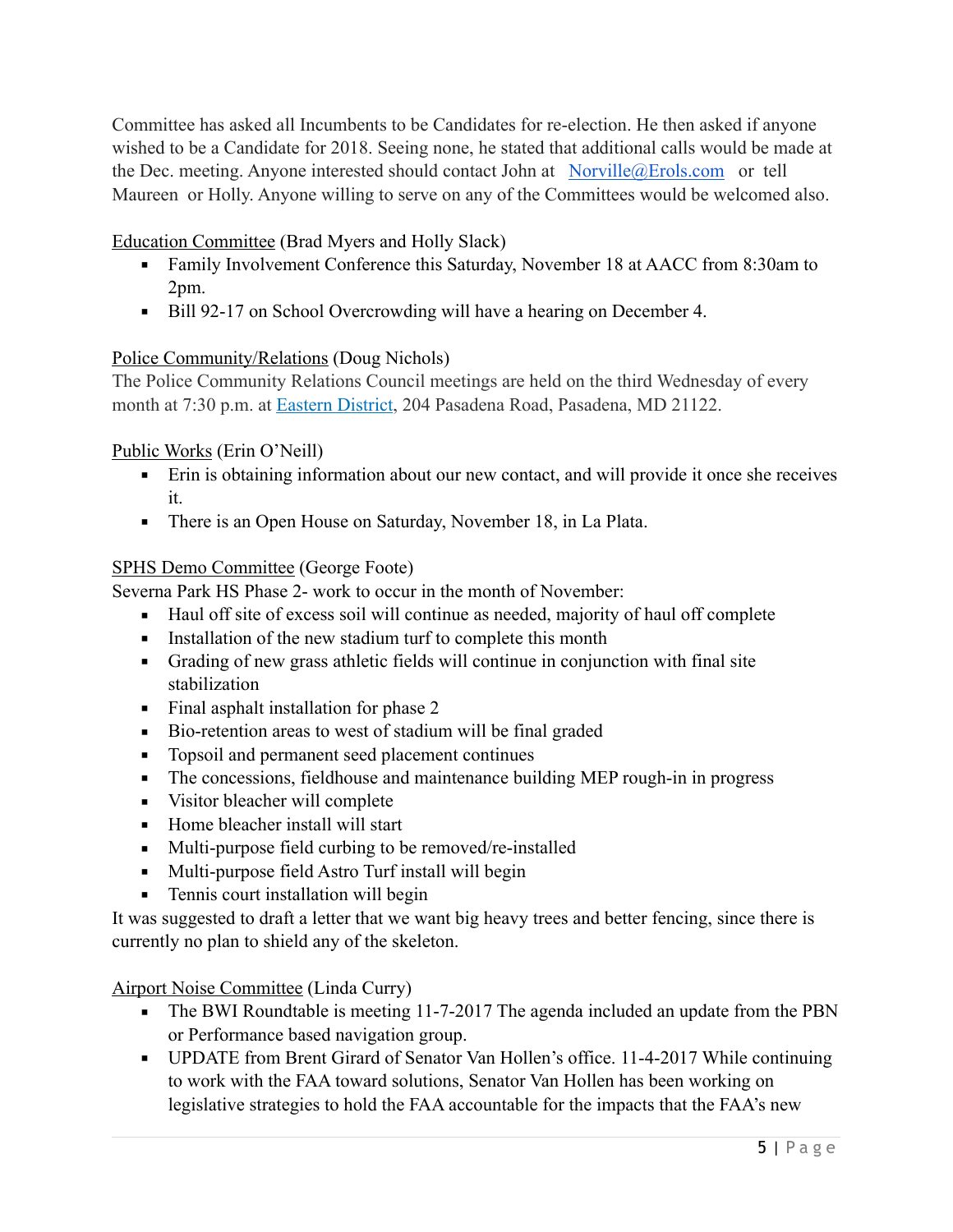flight paths have caused Maryland communities around BWI Airport. (See the complete email sent to delegation on November 14.)

- Office of Attorney General Selects Outside Counsel to Pursue "NextGen" Action. 10-26-2017"Kaplan Kirsch & Rockwell LLP Will Assist Office of Attorney General in Pursuing Action Against Federal Aviation Administration for Disruptive Flight Patterns" [press release](http://www.marylandattorneygeneral.gov/press/2017/103117a.pdf)
- Senators Cardin and Van Hollen support legal action against the FAA. 10-26-2017 www.vanhollen.senate.gov/sites/default/files/ Van%20Hollen-Cardin%20Flight%20Noise %20Letter%20to%20AG %20Frosh%2010-26-17.pdf
- **Example 3** Bethesda Magazine State Looking to Hire Outside Law Firm To Pursue Case Against FAA [article](http://www.bethesdamagazine.com/Bethesda-Beat/2017/State-Looking-to-Hire-Outside-Law-Firm-To-Pursue-Case-Against-FAA-Over-Airplane-Noise/). 10-16-2017 From our friends at Montgomery County Quiet Skies Coalition
- **UPDATE: [Sky Harbour International Airport,](https://www.skyharbor.com/FlightPaths) Phoenix 10-6-2017: The Federal Aviation** Administration filed a motion with US Court of Appeals in Washington D.C. for a 30-day extension. During this period, the City has agreed to meet with FAA to explore options to provide noise relief, maintain airspace safety, and ensure Airport Noise Committee proper study of flight path impacts.
- Rep. Lynch Introduces Air Traffic Noise and Pollution Expert Consensus Act of 2017 10-6-2017 The Act addresses increasing community concerns about airplane noise and pollution. The bill is co-sponsored by 13 members of Congress, including the co-chairs of the Congressional Quiet Skies Caucus, Congressman Tom Suozzi (DNew York) and Congresswoman Eleanor Holmes Norton (D-DC), and Vice Chair Congressman Mike Quigley (D-Illinois). https:// lynch.house.gov/…/lynch-introduces-air-traffic-nois…
- Congress to vote on FAA Reauthorization Bill/Act Congress is still working on a new bill to authorize the FAA to continue implementing NextGen.

#### Environmental Committee (Lynne Rockenback, Ben Oaks)

"Fishing the Severn River in Fall & Winter" on Tuesday, Nov 21 at 7pm at Union Jack's Pub, 2072 Somerville Rd, Annapolis, MD 21401. No obligation to order dinner or drinks, but ½ price burgers available.

#### ASPIRE Report (Maureen Carr York)

There is a Severna Park Museum project in the works that will explore our town's founding in 1906.

#### **Old Business**

None.

#### **New Business**

**Example 30** Susan Foote of Severna Gardens made a motion to raise concerns at the November 30th hearing about Uchllyn Investments, LLC 2017-0232 request for variance to allow lots with greater density than allowed in the RCA, dwellings and associated facilities with disturbance to slopes of 15% or greater and with less setbacks and buffer than required on property with 1,213 feet of frontage along the southside of Old County Road, 0 feet east